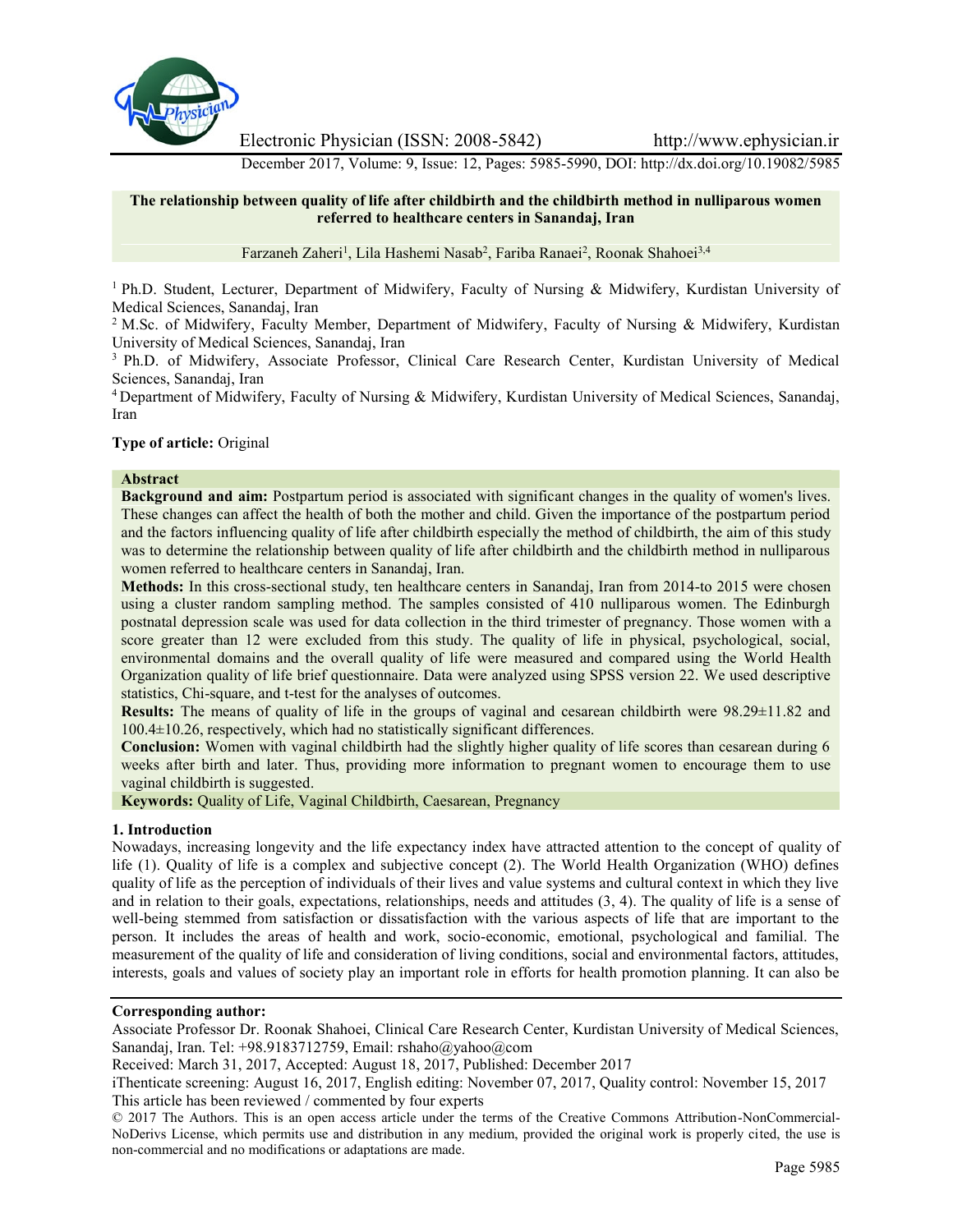measured in pregnancy, childbirth and after childbirth (5). Quality of life at all stages of life, including during pregnancy and after childbirth can be evaluated (6). Many changes in physical health, psychological, social and overall quality of life occur during pregnancy and postpartum in women (7). Currently, the improvement of the quality of life is the center of attention by people and governments and its measurement is very crucial for health promotion planning (8). The postpartum period is associated with significant changes in the quality of women's lives. These changes can affect the health of both the mother and the child. This period is a time of transition for the mother and her family members and needs adaptation in the aspects of physical, psychological and social (9). Women in the postpartum period encounter many physical and mental challenges so that 86 percent of them suffer from physical problems and 10-20 percent experience postpartum depression during the first two months after childbirth (10). One of the factors affecting the health and quality of life at this period is the method of childbirth (11). Mothers, after vaginal childbirth, may experience fatigue, lethargy, sleep problems, breast pain, physical pain, hemorrhoids, constipation, sexual dysfunction and postpartum depression. Following cesarean childbirth, a patient may experience increased length of hospital stay, obstetric complications such as infection, hemorrhage, thrombosis, pelvic injuries, cesarean wound and breathing problems in newborns. The mothers' experiences of postpartum problems affect their physical and mental health, quality of life and the health of their child (12-15). Huang et al., in China, conducted a study during a 12-month period after childbirth on women living in 30 settlements (15). They found that the childbirth method had no statistically significant impact on the quality of life after childbirth. A probable reason for such a result is the socio-cultural variables influencing the experience of childbirth (15). A study by Janson et al. on 141 mothers with vaginal childbirth (71 subjects), elective cesarean childbirth (36 subjects) and emergency cesarean childbirth  $(n=34)$  showed that the total mean score for quality of life six weeks after childbirth was significantly higher than caesarean childbirth (7). In a study by Abedian et al. (3) on women in the vaginal and cesarean childbirth groups immediately after childbirth and two weeks after childbirth, the scores of the quality of life in the domain of physical health were significantly higher in the vaginal childbirth group compared with the cesarean childbirth group. Also, during this period, in the domain of mental health, the quality of life in the vaginal childbirth group was significantly higher than the cesarean childbirth group. However, no differences were found between the groups in terms of social, environmental domains and the overall quality of life score (3). While a Symon et al. (2003) study showed that the age and method of childbirth had no effect on their quality of life (6). Based on a proposal by the World Health Organization, incidence of cesarean section should not exceed 15% of total deliveries (16). Based on the results of different studies, the rates of caesarean are very high in Iran (17-20) and according to the statistics, this rate was reportedly 26% up to 60% in comparison with a private institute which was reported up to 87% (2). A study by Zandvakili et al. showed that cesarean section delivery rate in Sanandaj was 42.18% in 2012-2013 which is higher than cesarean section recommended by the WHO (21). The improvement of the mothers' quality of life in the postpartum period guarantees and improves the quality of life among children, families and society (22). In addition, there are limited studies on the relationship between the method of childbirth and the postpartum quality of life in Iran; therefore, this study aimed to determine the relationship between the quality of life after childbirth and the childbirth method in nulliparous women referred to healthcare centers in Sanandaj, Iran.

### **2. Material and Methods**

The population of this cross sectional study was all nulliparous women referred to healthcare centers in Sanandaj, Iran. The sample size was determined as 410 people. The cluster random sampling method was used to recruit the samples. Two healthcare centers were randomly selected from the north, south, east, west and central areas of Sanandaj city. All women who had inclusion criteria and agreed to participate entered into the study. The Edinburgh depression scale was used on all volunteers in the third trimester to determine the depression score and select nulliparous women. Women who had a score of less than 12 from the Edinburgh postnatal depression scale were chosen. Inclusion criteria were being Iranian, first pregnancy, receiving prenatal care and score of less than 12 from the Edinburgh postnatal depression scale. Exclusion criteria included known physical or mental illness in the mother, a history of diabetes during pregnancy, stillbirth, deformities in the child, infant hospitalization in the hospital, feeding the child by formula, the childbirth weight of less than 2500 gr, premature birth and separation from the husband. Data were collected using a questionnaire through holding interviews with the samples. This questionnaire included two parts: socio-demographic and labor profile in the postpartum period. The validity and reliability of the Edinburgh depression scale was confirmed by the study by Montazeri et al. (23). The validity and reliability of the questionnaire were assessed by the authors. Questionnaire validity was confirmed by content validity and its reliability was evaluated by test-retest method  $(r=0.82)$ . Next, those mothers who had depression scores of less than 12 were enrolled. The World Health Organization quality of life-brief questionnaire (WHOQL- BREF) in the third trimester of pregnancy as well as after childbirth (the second and eighth weeks and six months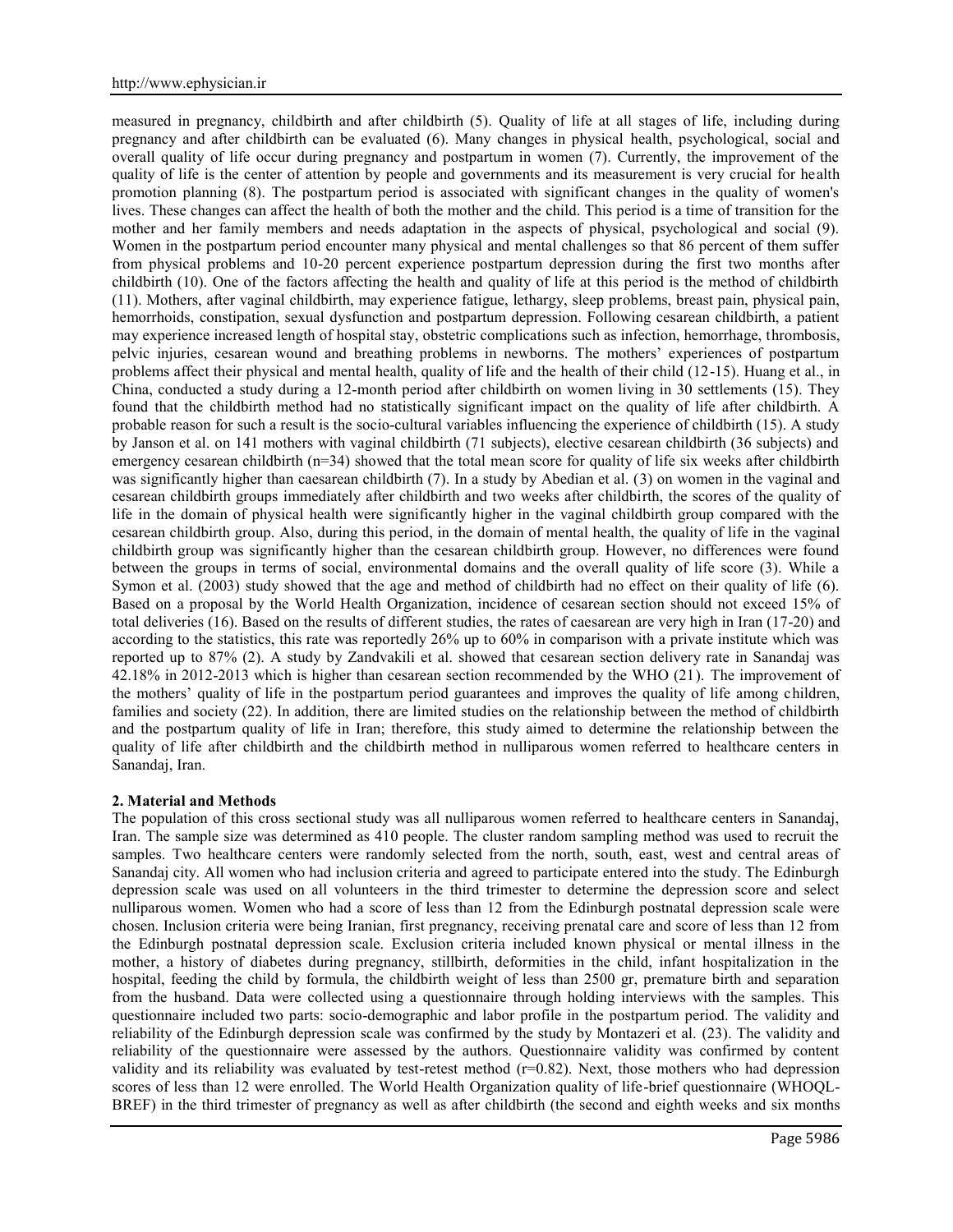after childbirth) were filled out by the samples. The WHOQL-BREF consisted of four domains: physical health, mental health, social relationships and environment health with 26 questions. Each of the above-mentioned domains consisted of seven, six, three, and eight questions, respectively. The first two questions did not belong to any of the domains and only measured the general health status and overall quality of life. A five-point Likert scale was used for scoring with 0 and 100 indicating the least and highest scores, respectively. It is noted that a high score meant a better quality of life condition (3). The validity and reliability of this questionnaire was determined by Karimloo et al. (24). The validity and reliability of the questionnaire were assessed by the authors. Questionnaire validity was confirmed by content validity and its reliability was evaluated by test-retest method  $(r=0.74)$ . The data were analyzed using SPSS version 22. We used descriptive statistics, Chi-square, and t-test for the analyses of outcomes. Participants filled the questioners two and six weeks after childbirth when they referred to health care centers and 6 months after delivery.

# **3. Results**

In this study, 410 women including 275 women with vaginal childbirth and 135 women with cesarean childbirth participated. The mean age of the women in vaginal childbirth and the cesarean childbirth groups were 25.14±429 years and 26.96±4.89 years, respectively. The mean of newborn weight in the vaginal childbirth group was 3203±3.84 gr and in the cesarean childbirth group was 3275±457.67 gr. The maternal body mass index (BMI) in the above-mentioned groups were 24.63±3.84 and 25.32±3.95, respectively. No statistically significant differences were found in some socio-demographic characteristics of the samples. The only exception was in the relationships between age (p=0.000), educational level (p=0.004), occupation (p=0.000), and the place of childbirth (p=0.000) and quality of life (Table 1).

| Characteristics                   |                          | Vaginal childbirth |               | Cesarean childbirth |               | p-value |
|-----------------------------------|--------------------------|--------------------|---------------|---------------------|---------------|---------|
|                                   |                          | n                  | $\frac{0}{0}$ | n                   | $\frac{0}{0}$ |         |
| Age (Years)                       | $\leq 20$                | 23                 | 8.36          | 12                  | 8.89          |         |
|                                   | $21 - 30$                | 175                | 63.64         | 57                  | 42.22         |         |
|                                   | $31 - 40$                | 49                 | 17.82         | 49                  | 36.30         |         |
|                                   | $\geq 40$                | 28                 | 10.18         | 17                  | 12.59         |         |
| Education                         | Illiterate               | 41                 | 14.9          | 15                  | 11.1          |         |
|                                   | Primary                  | 53                 | 19.3          | 13                  | 9.6           |         |
|                                   | Secondary                | 120                | 43.6          | 56                  | 41.5          |         |
|                                   | University               | 61                 | 22.2          | 51                  | 37.8          |         |
| Occupation                        | Home Attendant           | 24                 | 8.7           | 38                  | 28.1          |         |
|                                   | Employed                 | 251                | 91.3          | 97                  | 71.9          |         |
| Residence                         | Urban                    | 258                | 93.8          | 130                 | 96.3          |         |
|                                   | Rural                    | 17                 | 6.2           | $\overline{4}$      | 3.0           |         |
| Type of pregnancy                 | Wanted                   | 246                | 89.5          | 122                 | 90.4          |         |
|                                   | Unwanted                 | 29                 | 10.5          |                     | 9.6           |         |
| Child sex                         | Male                     | 130                | 47.3          | 77                  | 57.1          |         |
|                                   | Female                   | 145                | 52.7          | 58                  | 42.9          |         |
| Place of birth                    | Public hospital          | 188                | 68.4          | 93                  | 68.9          |         |
|                                   | Private hospital         | 8                  | 2.9           | 18                  | 13.3          |         |
|                                   | Social security hospital | 79                 | 28.7          | 24                  | 17.8          |         |
| Satisfaction of Marital relations | Very satisfaction        | 128                | 46.5          | 62                  | 46.7          |         |
|                                   | Satisfaction             | 146                | 53.1          | 70                  | 51.9          |         |
|                                   | Dissatisfaction          |                    | 0.4           | $\overline{2}$      | 1.5           |         |
| Satisfaction of spouse support    | Very satisfaction        | 147                | 53.5          | $\overline{67}$     | 46.6          |         |
|                                   | Satisfaction             | 126                | 45.8          | 63                  | 46.7          |         |
|                                   | Dissatisfaction          | $\overline{2}$     | 0.7           | 5                   | 3.7           |         |
| Satisfaction of spouse family     | Very satisfaction        | 108                | 39.3          | 45                  | 33.3          |         |
| during pregnancy                  | Satisfaction             | 145                | 52.7          | 78                  | 57.8          |         |
|                                   | Dissatisfaction          | 22                 | 8.0           | 12                  | 8.9           |         |

**Table 1.** Samples' demographic and obstetric characteristics (n=410)

The means of quality of life in the groups of vaginal and cesarean childbirth were 98.29±11.82 and 100.4±10.26 respectively during pregnancy which had no statistically significant differences ( $p=0.12$ ). The scores of the quality of life's domains in the cesarean childbirth group during pregnancy were higher than in the vaginal childbirth group, which had no statistically significant differences (Table 2). The total scores of quality of life two weeks and six weeks after childbirth in the women with vaginal childbirth and women with cesarean childbirth were 96.58±13.64,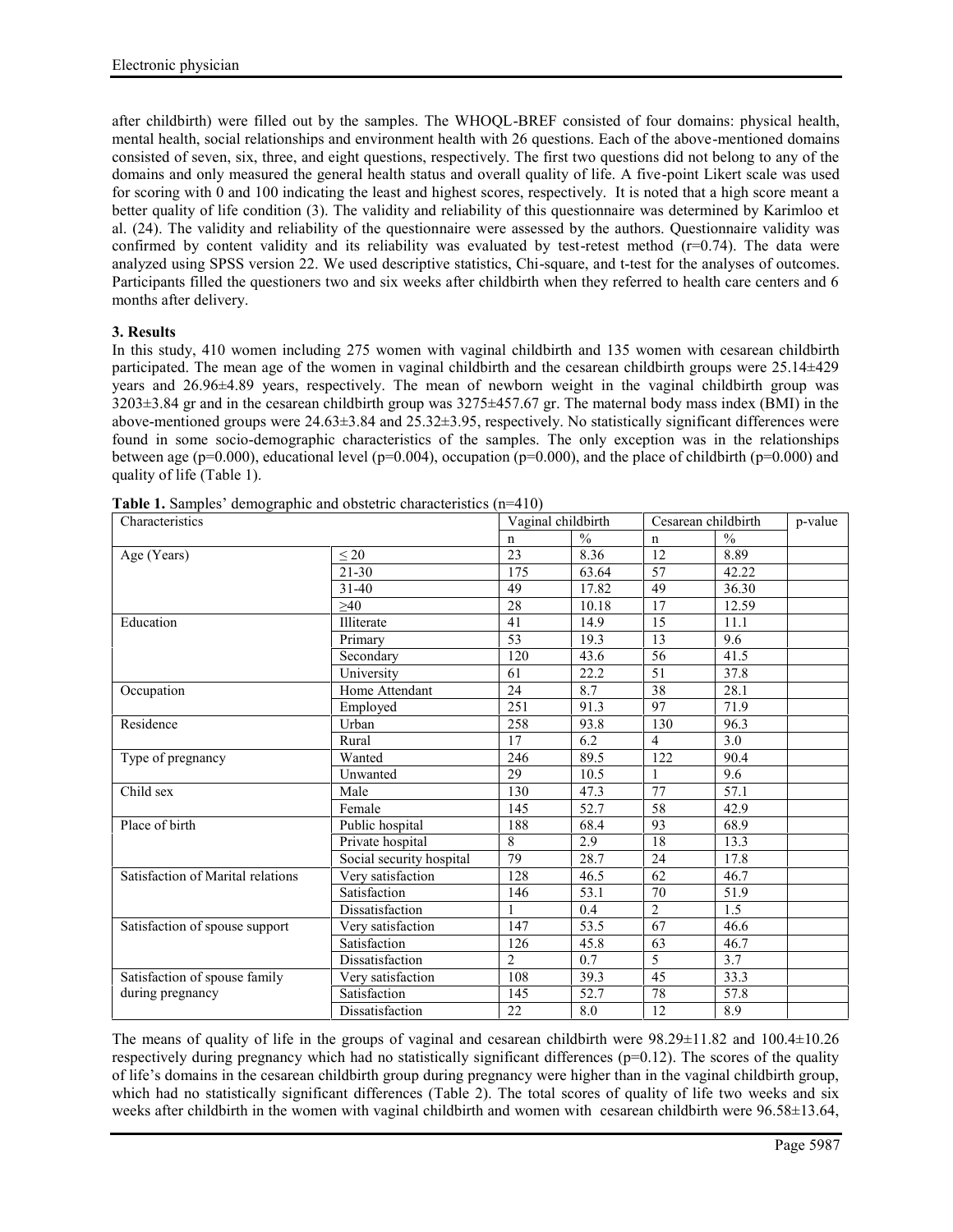$100.53\pm13.84$  and  $97.86\pm13.81$ ,  $100.18\pm12.81$  respectively (p=0.73). Also, the total quality of life six months after child birth vaginal childbirth and cesarean women were  $101.34\pm13.99$  and  $103.29\pm14.28$  respectively (p=0.43). The quality of life's scores in the women with cesarean childbirth two weeks after childbirth in all domains were higher than the women with vaginal childbirth. While six weeks after childbirth the scores of quality of life in the mental, social and environment health domains were higher in the vaginal childbirth group compared with the cesarean childbirth group. The scores of all domains of quality of life six months after childbirth were higher in the cesarean childbirth group compared with the vaginal childbirth group (Table 2).

| Time             | Qol dimension | Vaginal Delivery (mean/SD) | Cesarean Delivery (mean/SD) | p-value |
|------------------|---------------|----------------------------|-----------------------------|---------|
| During pregnancy | Physical      | $26.17 \pm 3.82$           | $3.66 \pm 26.46$            | 0.51    |
|                  | Emotional     | $22.30 \pm 3.18$           | $3.04 \pm 22.93$            | 0.27    |
|                  | Social        | $11.94 \pm 1.86$           | $1.62 \pm 11.95$            | 0.13    |
|                  | Environmental | 29.79±4.39                 | $4.19 \pm 30.51$            | 0.89    |
| 2 weeks after    | Physical      | $4.33 \pm 25.50$           | $4.29 \pm 25.88$            | 0.97    |
| delivery         | Emotional     | $3.79 \pm 21.88$           | $3.81 \pm 22.24$            | 0.96    |
|                  | Social        | $2.05 \pm 11.62$           | $1.93 \pm 11.72$            | 0.19    |
|                  | Environmental | $4.65 \pm 29.54$           | $4.87 \pm 30.14$            | 0.75    |
| 6 weeks after    | Physical      | $27.16 \pm 3.79$           | $27.30 \pm 3.74$            | 0.97    |
| delivery         | Emotional     | $23.03 \pm 3.68$           | $22.83 \pm 3.69$            | 0.43    |
|                  | Social        | $12.22 \pm 4.53$           | $11.83 \pm 2.05$            | 0.45    |
|                  | Environmental | $30.13 \pm 5.13$           | $30.11 \pm 4.89$            | 0.99    |
| 6 months after   | Physical      | $27.77 \pm 3.73$           | $28.66\pm 6.26$             | 0.29    |
| delivery         | Emotional     | $23.18 \pm 3.83$           | $23.22 \pm 3.57$            | 0.43    |
|                  | Social        | $11.80 \pm 2.17$           | $12.02 \pm 2.02$            | 0.48    |
|                  | Environmental | $30.45 \pm 5.53$           | $30.92 \pm 4.92$            | 0.07    |

**Table 2.** Participants' quality of life during different periods

### **4. Discussion**

The results of this study showed that the quality of life during pregnancy in the two groups had no significant difference. Our findings are consistent with those of the study by Mousavi et al. (25). They compared the quality of life of 345 women after cesarean and vaginal childbirth and used the WHOQOL- BREF for data collection in the third trimester of pregnancy. The researchers reported that no statistically significant differences were observed between the groups (25). We found that the quality of life two weeks after childbirth was slightly higher in the cesarean childbirth group than the vaginal childbirth group. Although this difference was not statistically significant, it can be attributed to further support by the family, because of the mother's inability to perform daily activities (p=0.73). Also, the quality of life scores two weeks after childbirth were higher in the cesarean childbirth group, though the differences were not statistically significant. These results are in line with those of the study by Huang et al. (15). However, these results did not match with the findings of Abedian et al. indicating that the score of the physical domain of quality of life two weeks after childbirth was higher in the caesarean childbirth group (3). Also, Mousavi et al. showed that all domains of quality of life after childbirth in the vaginal childbirth group were higher than in the caesarean childbirth group (25). The studies by Kavoosi et al. and Alshehir et al. showed that the scores of the quality of life's domains after childbirth in the vaginal childbirth group was higher than in the cesarean childbirth group (26, 27). This difference in result may be due to our medical institutionalization and intervention during vaginal childbirth in our center. There are some interventions during vaginal childbirth such as using oxytocin for labor augmentation, vaginal examination, fundal pressure, episiotomy that effect women's feelings and quality of life during postpartum. We found that in the vaginal childbirth group, the total score of quality of life six weeks after childbirth was greater than the cesarean childbirth group, but the difference was not statistically significant. In the study of Jansen et al. (2007), no such a difference was reported between the vaginal childbirth and cesarean childbirth groups (7). Such a result may be attributed to the positive effects of labor and childbirth experiences on mothers that make them feel empowered for the motherhood role (23). Also, women who go through natural childbirth are extremely empowered and feel much more confident and this could make a woman feel stronger and less fearful about handling other challenges in life. Mothers who deliver vaginally are able to breastfeed immediately and more effectively than women with cesarean childbirth. Furthermore, the recovery period after cesarean childbirth is longer than vaginal childbirth because of more pain and discomfort in the abdomen as the skin and nerves surrounding the surgical scar need time to heal. Caesarean section is not simply a mode of childbirth, it is also an operation, and like any form of surgery, particularly emergency surgery, can cause health problems. Caesarean delivery increases the incidence of surgical intervention and problems resulting from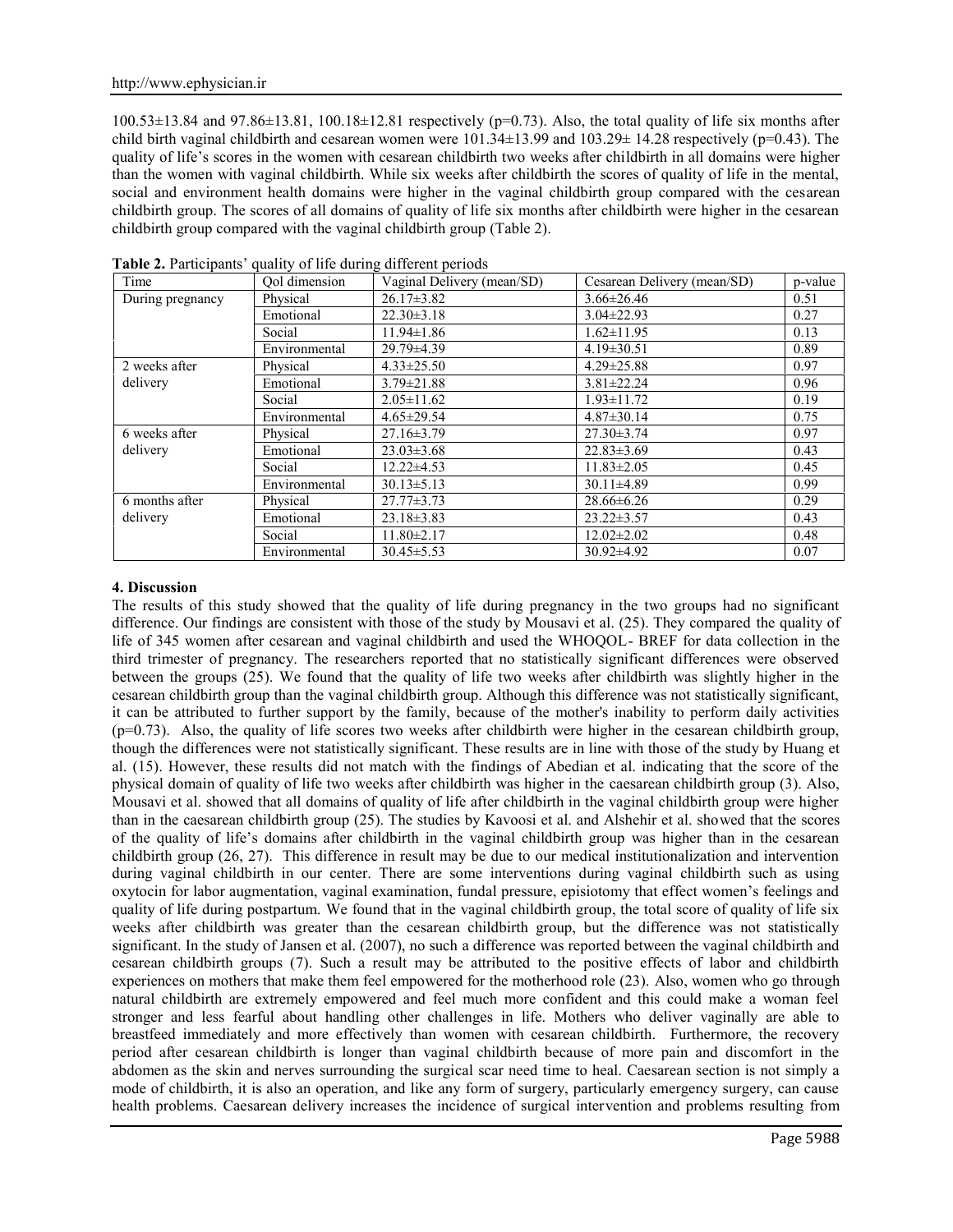hospitalization. It also puts financial pressure on family and society. A study comparing early postpartum sleep and fatigue for mothers after caesarean section and vaginal delivery found that mothers with vaginal delivery had less hospitalization and more total sleep time (28). In this study, we also found that overall, women with vaginal childbirth reported a quality of life score slightly higher than cesarean childbirth. According to our findings, the score of social domain of quality of life six weeks after childbirth was greater in the vaginal childbirth group than the caesarean childbirth group, but the difference was not statistically significant. Our findings are in line with the findings of Sadat et al., Alshehri et al., and Nikpour et al. (22, 27, 29). Social support plays an important role in reducing stress in mothers in the postpartum period and affects their experiences of childbirth (24). Many studies have shown that mothers' adaptive behaviors have relationships with their understandings and perceptions. In this respect, appropriate marital relationships and relationships with friends and relatives affect their motherhood role (25). Our findings are different from the findings in the study of Majzoobi et al.(30). In a study with the aim of comparing quality of life after vaginal and caesarean childbirth, they studied 2,100 women referred to healthcare centers in Hamedan, Iran. They used the WHO-BREF to evaluate the quality of life one week, two months, four months, six months and one year after childbirth. They reported that the quality of life in the women with vaginal childbirth was greater than the women with caesarean childbirth (30). In this study, the WHO-BREF was used. Since the quality of life is a self-reported and subjective concept, the accuracy of the answers given by the women cannot be verified, which can be considered a limitation of this study. Also in the cesarean childbirth group, the cause for cesarean childbirth as elective or emergency which could influence the women's quality of life, was not investigated in this study. It is suggested to study the factors influencing the quality of life after childbirth with a larger sample size in future studies.

# **5. Conclusions**

Women with vaginal childbirth had the slightly higher quality of life scores than cesarean during 6 weeks after birth and later. Thus, providing more information to pregnant women to encourage them to use vaginal childbirth is suggested.

## **Acknowledgments:**

The study resulted from a research which was approved by the Ethics Committee of Kurdistan University of Medical Sciences and was conducted with financial help of Kurdistan University of Medical Sciences. Therefore, the authors would like to thank the deputy dean of research in the faculty of nursing and midwifery, the deputy dean of research and the ethics committee affiliated with this university. Also, the authors wish to thank all midwives and participants who made this study.

## **Conflict of Interest:**

There is no conflict of interest to be declared.

## **Authors' contributions:**

All authors contributed to this project and article equally. All authors read and approved the final manuscript.

## **References:**

- 1) Ahmadi F, Salar A, Faghihzadeh S. Quality of life in Zahedan elderly population. Hayat. 2004; 10(3): 61-7.
- 2) Nagpal J, Dhar RS, Sinha S, Bhargava V, Sachdeva A, Bhartia A. An exploratory study to evaluate the utility of an adapted mother generated index (MGI) in assessment of postpartum quality of life in india. Health Qual Life Outcomes. 2008; 6(107): 1-10. doi: 10.1186/1477-7525-6-107. PMID: 19055710, PMCID: PMC2651123.
- 3) Abedian Z, Nikpour M, Mokhber N, Ibrahimzade S, Khani S. The relationship between type of delivery and postpartum quality of life. Journal of Obstetrics, Gynecology and Infertility. 2010; 13(3): 53-47.
- 4) Bahrami N, Bahrami S. The survey of quality of life in first-time women in postpartum period. IJNR. 2012; 6(23): 59-64.
- 5) Karami K, Bakhtiar K, Hasanvand B, Safary S, Hasanvand S. A comparison of life quality and public health after natural and cesarean delivery in women referred to khorramabad health centers in 2009-2011. Yafteh. 2012; 14(4): 59-69.
- 6) Symon A, Mackay A, Ruta D. Postnatal quality of life: a pilot study using the mother-generated index. J Adv Nurs. 2003; 42(1): 21-9. doi: 10.1046/j.1365-2648.2003.02575.x.
- 7) Jansen AJ, Duvekot JJ, Hop WC, Essink-Bot ML, Beckers EA, Karsdorp VH, et al. New insights into fatigue and health-related quality of life after delivery. Acta Obstet Gynecol Scand. 2007; 86(5): 579-84. doi: 10.1080/00016340701275424.